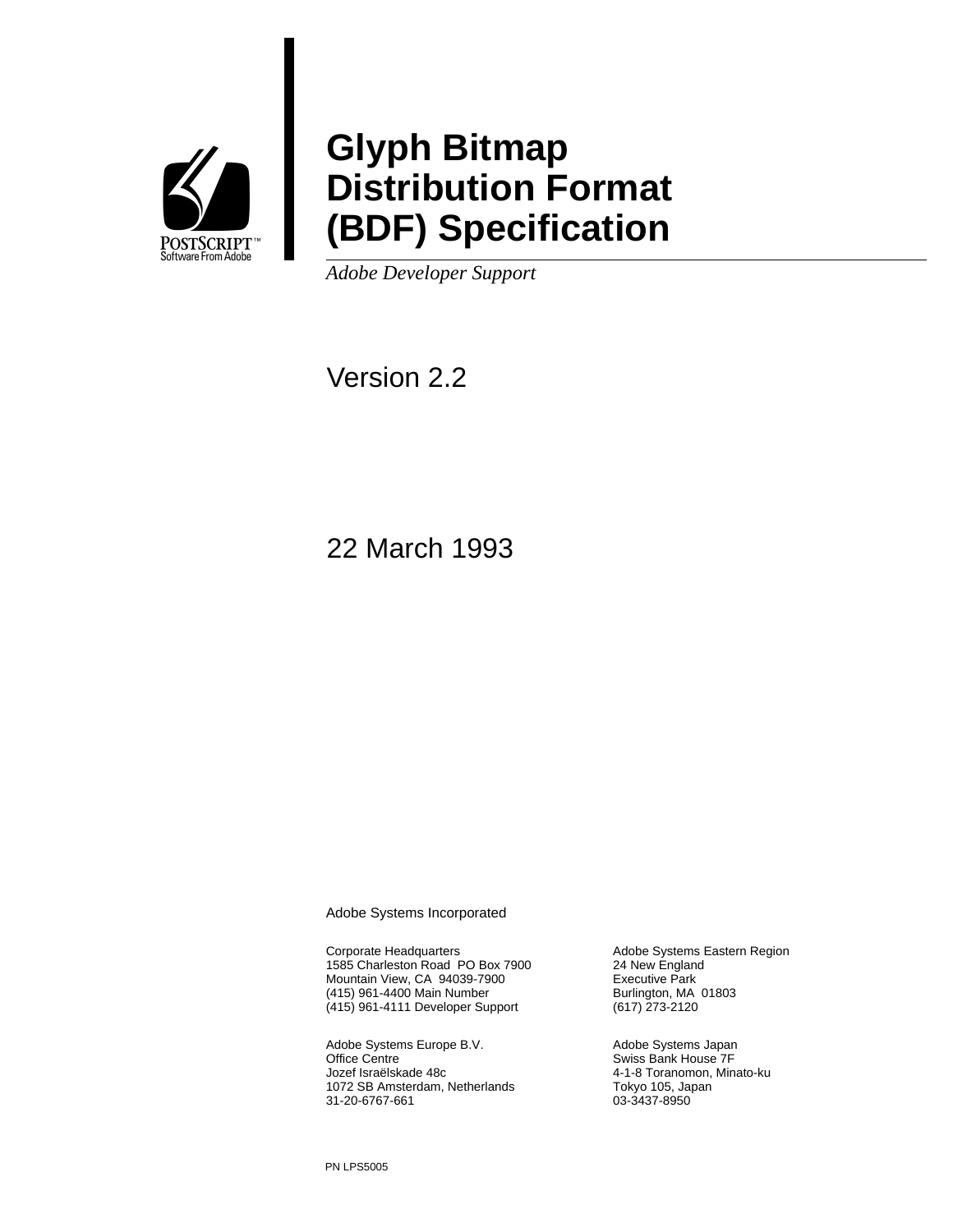Copyright 1987-1989, 1992-1993 by Adobe Systems Incorporated. All rights reserved.

No part of this publication may be reproduced, stored in a retrieval system, or transmitted, in any form or by any means, electronic, mechanical, photocopying, recording, or otherwise, without the prior written consent of the publisher. Any software referred to herein is furnished under license and may only be used or copied in accordance with the terms of such license.

PostScript, the PostScript logo, Adobe, and the Adobe logo are trademarks of Adobe Systems Incorporated which may be registered in certain jurisdictions. UNIX is a registered trademark of AT&T Information Systems. Other brand or product names are the trademarks or registered trademarks of their respective holders.

*This publication and the information herein is furnished AS IS, is subject to change without notice, and should not be construed as a commitment by Adobe Systems Incorporated. Adobe Systems Incorporated assumes no responsibility or liability for any errors or inaccuracies, makes no warranty of any kind (express, implied or statutory) with respect to this publication, and expressly disclaims any and all warranties of merchantability, fitness for particular purposes and noninfringement of third party rights.*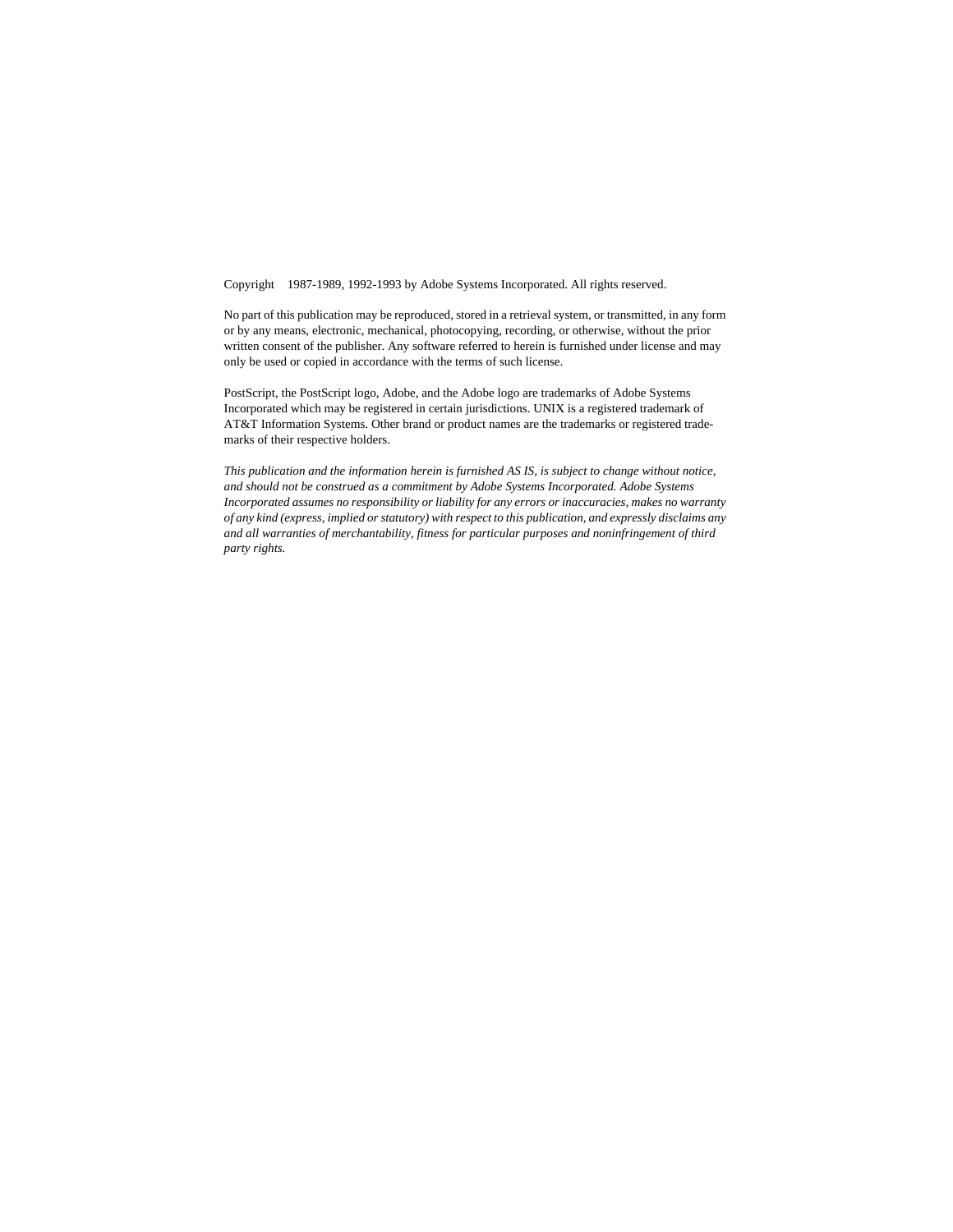# **Contents**

**Glyph Bitmap Distribution Format (BDF) Specification** 1

- 1 Introduction 1
- 2 Tape Format 1
- 3 File Format 2 Global Font Information 2 Individual Glyph Information 4
- 4 Examples 7

**Appendix: Changes Since Earlier Versions** 11

**Index** 13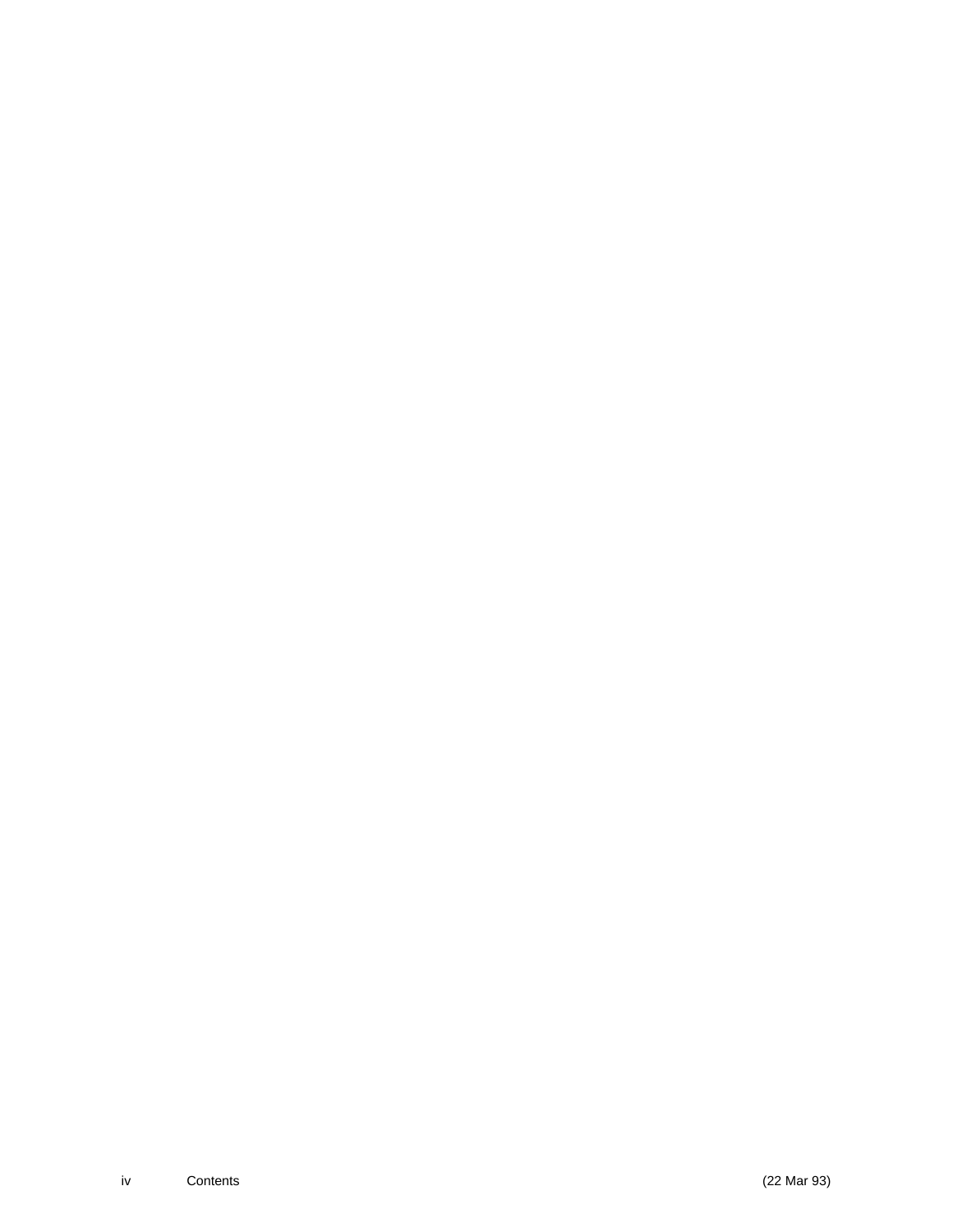# **Glyph Bitmap Distribution Format (BDF) Specification**

### **1 Introduction**

This document describes the Adobe™ Glyph Bitmap Distribution Format (BDF), which is intended to be easily understood by both humans and computers. The format described in this document is subject to change without prior notification.

*Note In this version of this document, the term "character" has been replaced, where appropriate, by "glyph" — the correct term for the elements of a font according to current industry usage. Keywords such as* CHARS *and* START-CHAR *have been retained for compatibility reasons.*

# **2 Tape Format**

The Adobe Systems glyph bitmaps are typically distributed on magnetic tape. Each tape is 1600 BPI, nine track, un-labeled, and contains two or more files. Each file is followed by an end-of-file (EOF) mark. The last file on the tape is followed by two EOF marks. Physical records contain 512 bytes. The last physical record in a file (preceding an EOF mark) can contain fewer than 512 bytes.

Each file is encoded in the printable characters (octal 40 through 176) of USASCII plus carriage return and line feed. Each file consists of a sequence of variable-length lines. Each line is terminated by a carriage-return (octal 015) and line-feed (octal 012). The first file on the tape is the Adobe Systems Copyright notice. The files which follow are font files. The format of font files is described in the following sections.

*Note Font tapes can also be obtained in UNIX*® *tar format. Be sure to specify tar format. No other tape formats are currently supported by Adobe Systems.*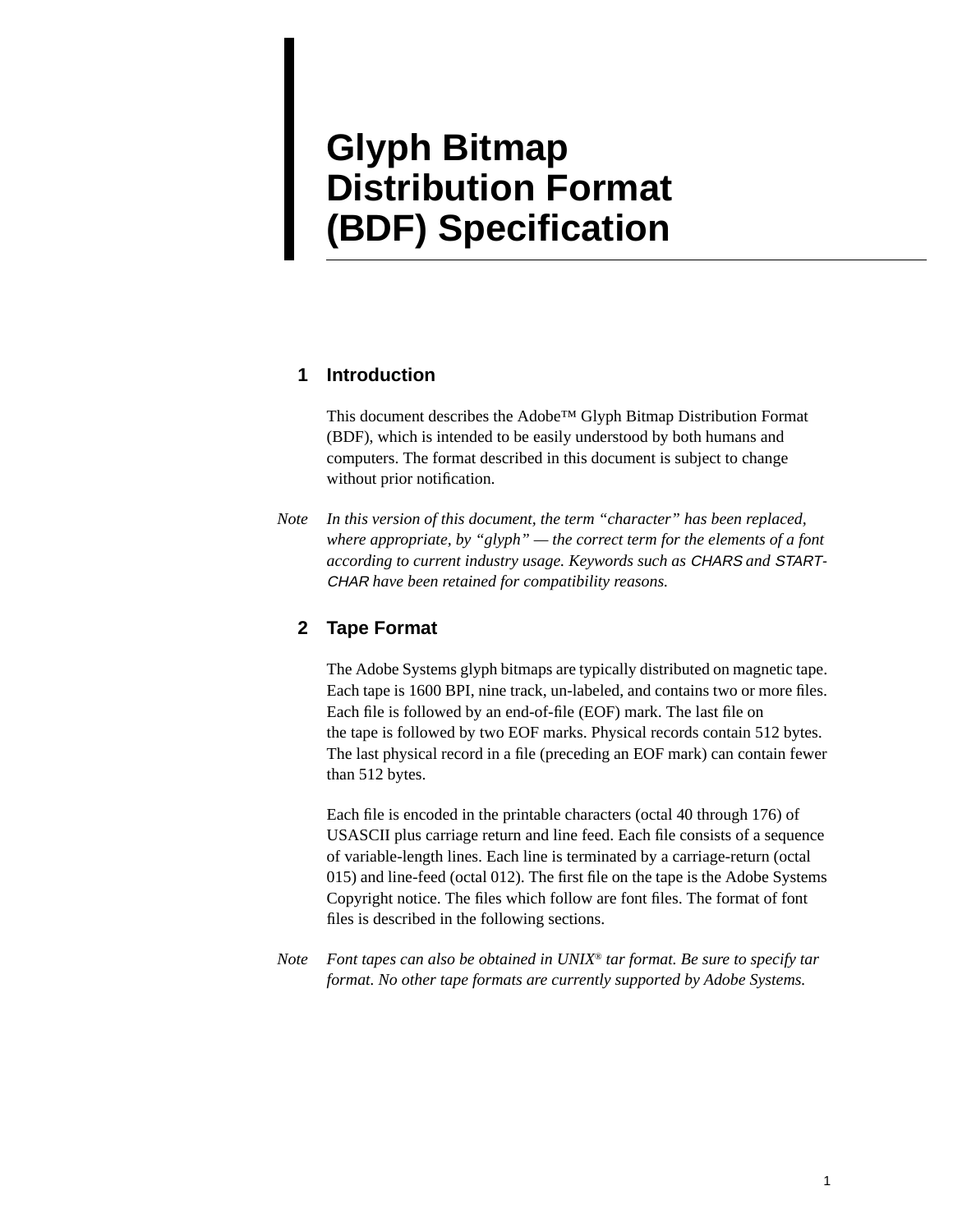### **3 File Format**

BDF files are distributed in an ASCII encoded, human-readable form. The file begins with global information pertaining to the font as a whole, followed by the information and bitmaps for the individual glyphs. This data represents the font for a single size and orientation. Metrics for multiple writing directions may be included in a single file.

A BDF file has the general form described in the following sections. Each item is contained on a separate line of text in the file. Items on a line are separated by spaces. Lines may be of unlimited length.

Values specified in the file will be one of the following types: string, number, or integer. A value of the type number can be either a real number or an integer, and can be signed or unsigned. It may or may not contain a decimal point or a leading minus sign.

*Note This version lifts the restriction on line length. In this version, the new maximum length of a value of the type* string *is 65535 characters, and hence lines may now be at least this long. While it is possible to use a version 2.2 font file with a version 2.1 parser, it is also possible for it to be incompatible.*

#### **3.1 Global Font Information**

The following keywords describe global information which is valid for the entire font:

#### **STARTFONT** number

STARTFONT is followed by a version number indicating the exact file format used (for example, *2.1*).

#### **COMMENT** string

One or more lines beginning with the word COMMENT. These lines can be ignored by any program reading the file.

### **CONTENTVERSION** integer

(Optional) The value of CONTENTVERSION is an integer which can be assigned by an installer program to keep track of the version of the included data. The value is intended to be valid only in a single environment, under the control of a single installer. The value of CONTENTVERSION should only reflect upgrades to the quality of the bitmap images, not to the glyph complement or encoding.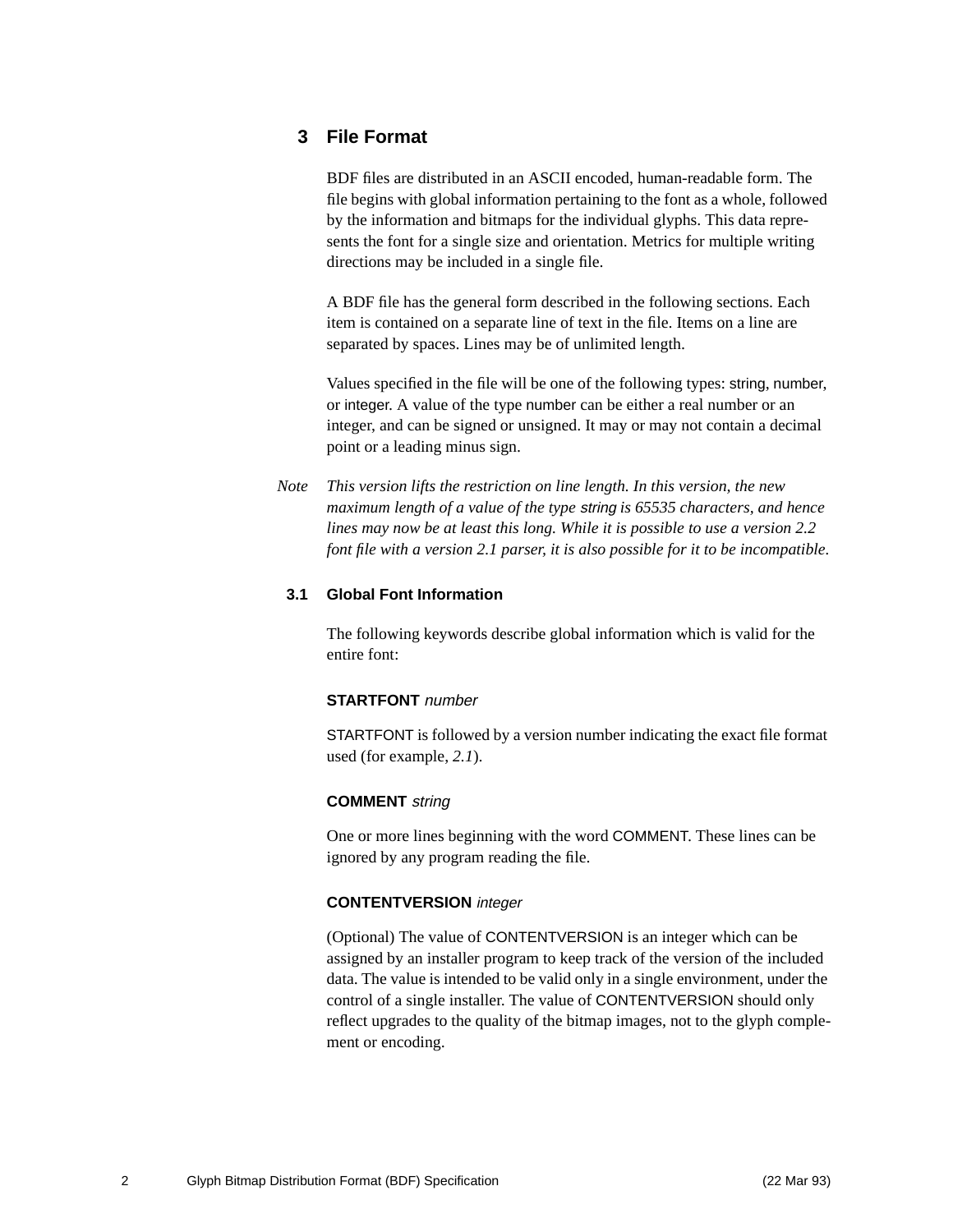#### **FONT** string

FONT is followed by the font name, which should exactly match the Post-Script<sup>™</sup> language **FontName** in the corresponding outline font program.

#### **SIZE** PointSize Xres Yres

SIZE is followed by the point size of the glyphs and the *x* and *y* resolutions of the device for which the font is intended.

#### **FONTBOUNDINGBOX** FBBx FBBy Xoff Yoff

FONTBOUNDINGBOX is followed by the width in x and the height in y, and the x and y displacement of the lower left corner from origin 0 (for horizontal writing direction); all in integer pixel values. (See the examples in section 4.)

#### **METRICSSET** integer

(Optional) The integer value of METRICSSET may be 0, 1, or 2, which correspond to writing direction 0 only, 1 only, or both (respectively). If not present, METRICSSET 0 is implied. If METRICSSET is 1, DWIDTH and SWIDTH keywords are optional.



These metrics keywords may be present at the global level to define a single value for the whole font. The values may be defined at this level, yet overridden for individual glyphs by including the same keyword and a value in the information for an individual glyph. For a composite font containing a large number of ideographic glyphs with identical metrics, defining those values at the global level can provide a significant savings in the size of the resulting file.

*Note Version 2.1 of this document only allowed the metrics keywords* SWIDTH *and* DWIDTH*, and only at the glyph level. If compatibility with 2.1 is an issue, metrics should not be specified as global values.*

These keywords all have the same meanings as specified in section 3.2, Individual Glyph Information.

#### **STARTPROPERTIES** <sup>n</sup>

The optional word STARTPROPERTIES may be followed by the number of properties (n) that follow. Within the properties list, there may be *n* lines consisting of a word for the property name followed by either an integer or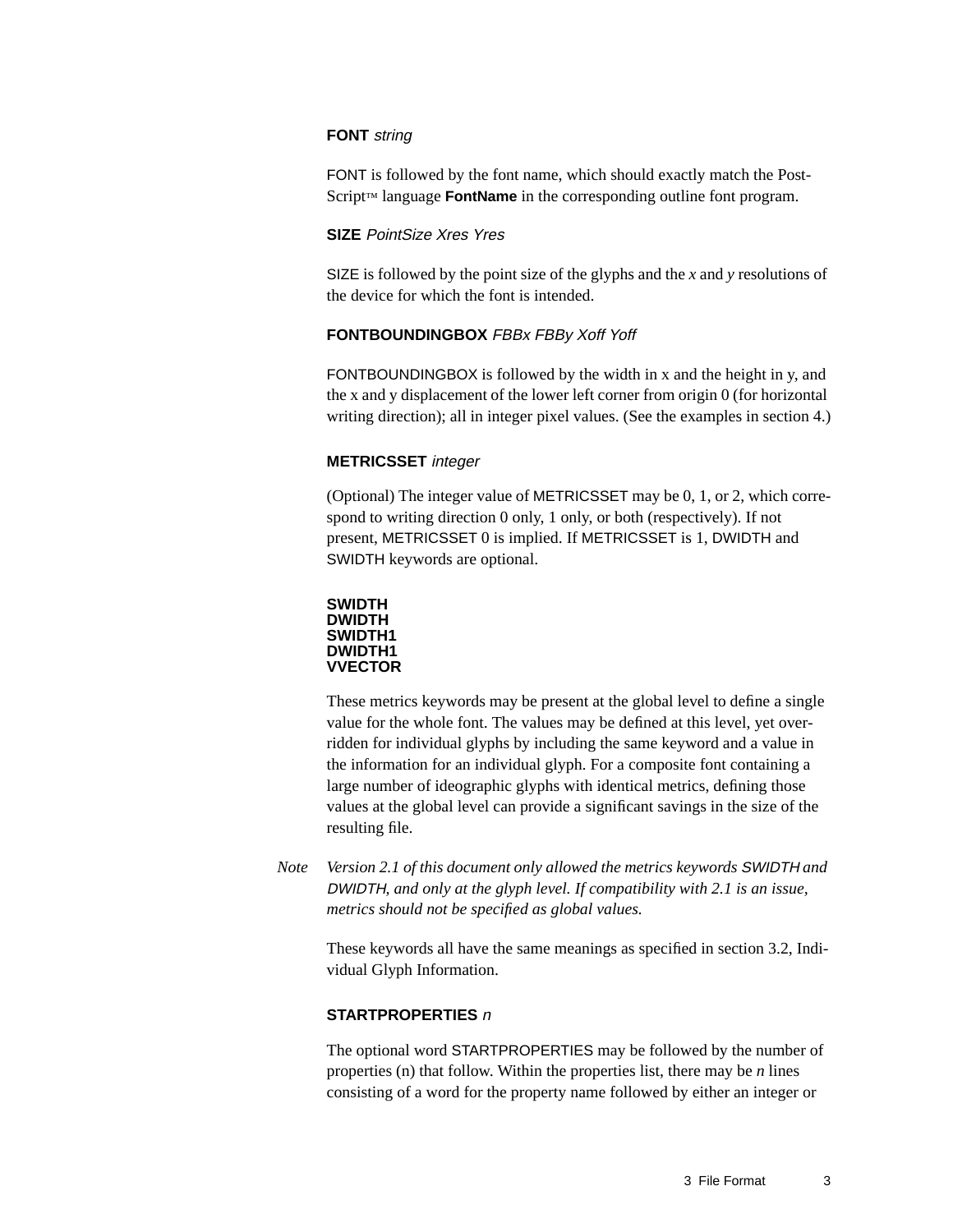string surrounded by ASCII double quotation marks (ASCII octal 042). Internal quotation characters are indicated (or "quoted") by using two quotation characters in a row.

#### **ENDPROPERTIES**

The word ENDPROPERTIES is used to delimit the end of the optional properties list in fonts files containing the word STARTPROPERTIES.

#### **3.2 Individual Glyph Information**

The beginning of the section containing information for individual glyphs is specified by the CHARS keyword (followed by the number of glyphs in the font). Individual glyphs are delimited by the STARTCHAR and ENDCHAR keywords; between these keywords are metrics information and the bitmap data.

The glyph metrics data includes both the scalable width (the device independent width of the corresponding outline font glyph) and the width of the screen font glyph, expressed in device pixels. The scalable width can be used by applications for accurately calculating line widths and compensating for round-off errors.

The glyph data section is introduced by the keyword:

#### **CHARS** nglyphs

CHARS is followed by *nglyphs*, the number of glyphs that follow. To make sure that the correct number of glyphs were actually read and processed, error checking is recommended at the end of the file.

Each of the glyphs is then represented by the following:

#### **STARTCHAR** string

The word STARTCHAR followed by a string containing the name for the glyph. In base fonts, this should correspond to the name in the PostScript language outline font's encoding vector. In a Composite font (Type 0), the value may be a numeric offset or glyph ID.

*Note In versions of this document prior to 2.2, this value was limited to a string of 14 characters.*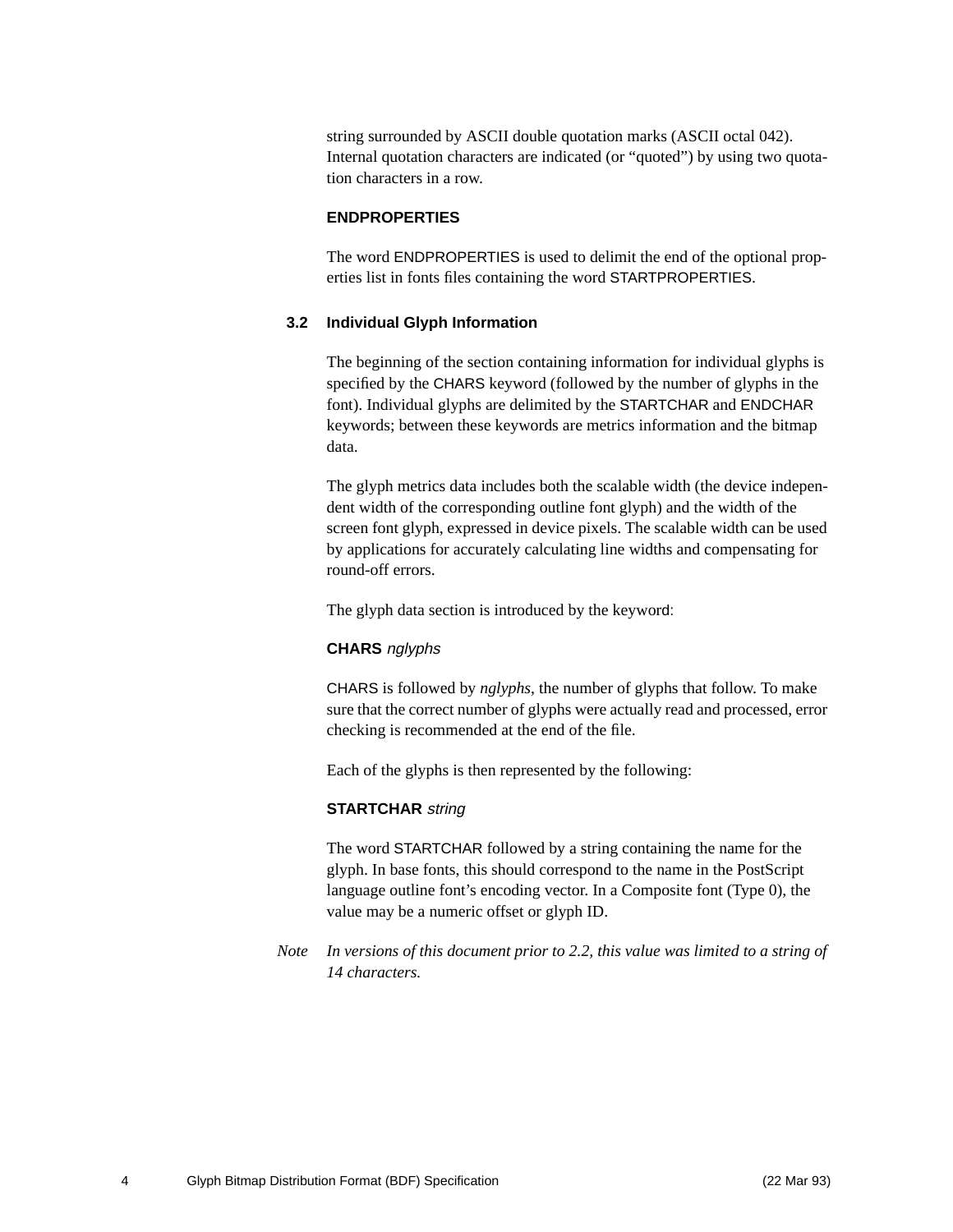#### **ENCODING** integer (integer)

ENCODING is followed by a positive integer representing the Adobe Standard Encoding value. If the character is not in the Adobe Standard Encoding, **ENCODING** is followed by  $-1$  and optionally by another integer specifying the glyph index for the non-standard encoding.

#### **SWIDTH** swx0 swy0

SWIDTH is followed by swx0 and swy0, the scalable width of the glyph in x and y for writing mode 0. The scalable widths are of type Number and are in units of 1/1000th of the size of the glyph and correspond to the widths found in AFM files (for outline fonts). If the size of the glyph is *p* points, the width information must be scaled by *p*/1000 to get the width of the glyph in printer's points. This width information should be regarded as a vector indicating the position of the next glyph's origin relative to the origin of this glyph. SWIDTH is mandatory for all writing mode 0 fonts.

To convert the scalable width to the width in device pixels, multiply SWIDTH times  $p/1000$  times  $r/72$ , where  $r$  is the device resolution in pixels per inch. The result is a real number giving the ideal width in device pixels. The actual device width must be an integral number of device pixels and is given by the DWIDTH entry.

#### **DWIDTH** dwx0 dwy0

DWIDTH specifies the widths in x and y, dwx0 and dwy0, in device pixels. Like SWIDTH, this width information is a vector indicating the position of the next glyph's origin relative to the origin of this glyph. DWIDTH is mandatory for all writing mode 0 fonts.

#### **SWIDTH1** swx1 swy1

SWIDTH1 is followed by the values for swx1 and swy1, the scalable width of the glyph in x and y, for writing mode 1 (vertical direction). The values are of type Number, and represent the widths in glyph space coordinates.

#### **DWIDTH1** dwx1 dwy1

DWIDTH1 specifies the integer pixel width of the glyph in x and y. Like SWIDTH1, this width information is a vector indicating the position of the next glyph's origin relative to the origin of this glyph. DWIDTH1 is mandatory for all writing mode 1 fonts.

*Note If* METRICSSET *is 1 or 2, both* SWIDTH1 *and* DWIDTH1 *must be present; if* METRICSSET *is 0, both should be absent.*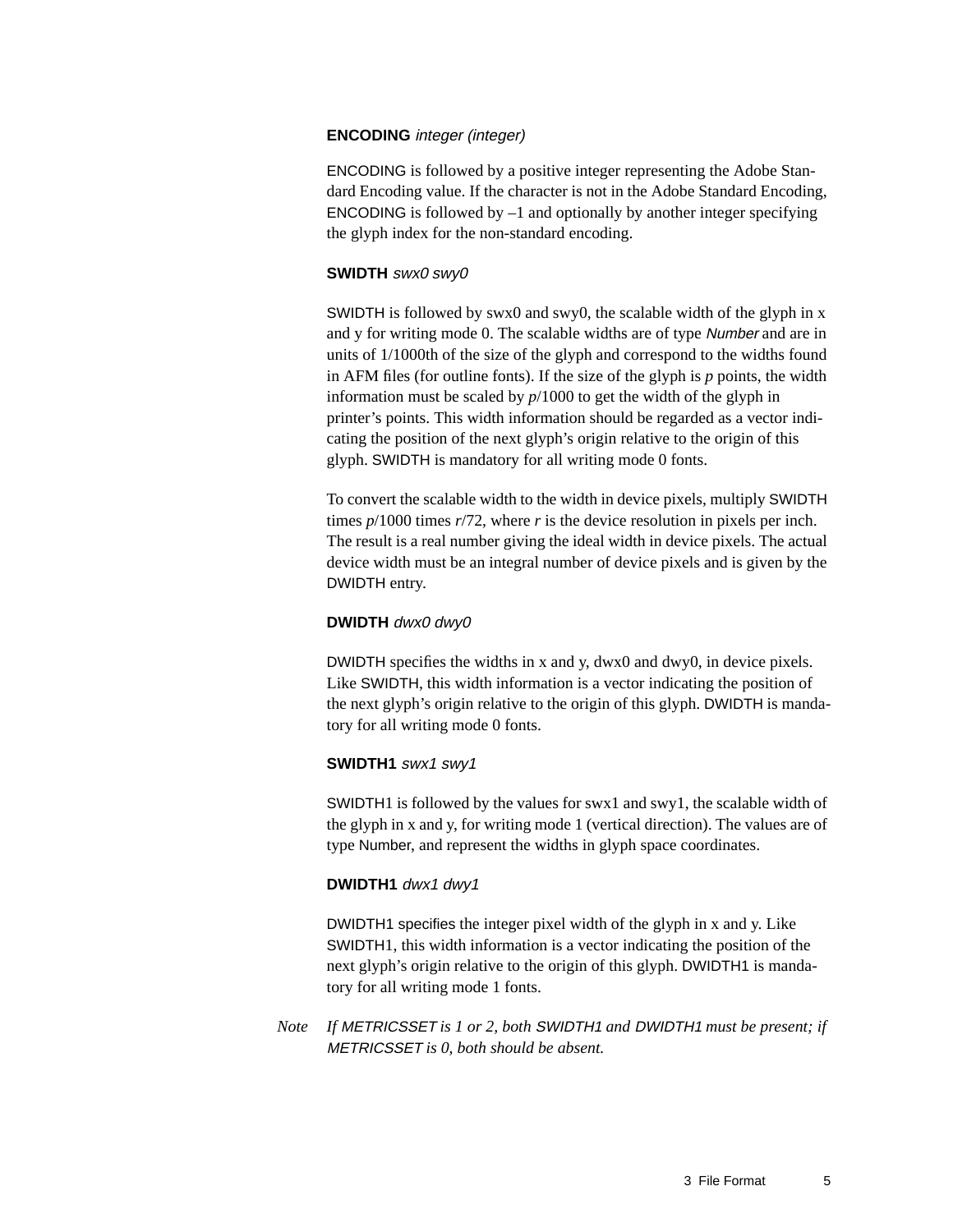#### **VVECTOR** xoff yoff

VVECTOR (optional) specifies the components of a vector from origin 0 (the origin for writing direction 0) to origin 1 (the origin for writing direction 1). If the value of METRICSSET is 1 or 2, VVECTOR must be specified either at the global level, or for each individual glyph. If specified at the global level, the VVECTOR is the same for all glyphs, though the inclusion of this keyword in an individual glyph has the effect of overriding the bal value for that specific glyph.

Figure 1 illustrates how VVECTOR relates the origins for writing directions 0 and 1.



**Figure 1** *Relationship between metrics for writing direction 0 and 1*

**BBX** BBw BBh BBxoff0x BByoff0y

BBX is followed by BBw, the width of the black pixels in x, and BBh, the height in y. These are followed by the x and y displacement, BBxoff0 and BByoff0, of the lower left corner of the bitmap from origin 0. All values are are an integer number of pixels.

If the font specifies metrics for writing direction 1, VVECTOR specifies the offset from origin 0 to origin 1. For example, for writing direction 1, the offset from origin 1 to the lower left corner of the bitmap would be:

 $BBxoff1x,y = BBxoff0x,y - VVECTOR$ 

#### **BITMAP** <hex data>

BITMAP introduces the hexadecimal data for the character bitmap. From the BBX value for *h*, find *h* lines of hex-encoded bitmap, padded on the right with zero's to the nearest byte (that is, multiple of 8). Hex data can be turned into binary by taking two bytes at a time, each of which represents 4 bits of the 8 bit value. For example, the byte 01101101 is two hex digits: 6 (0110 in hex) and D (1101 in hex).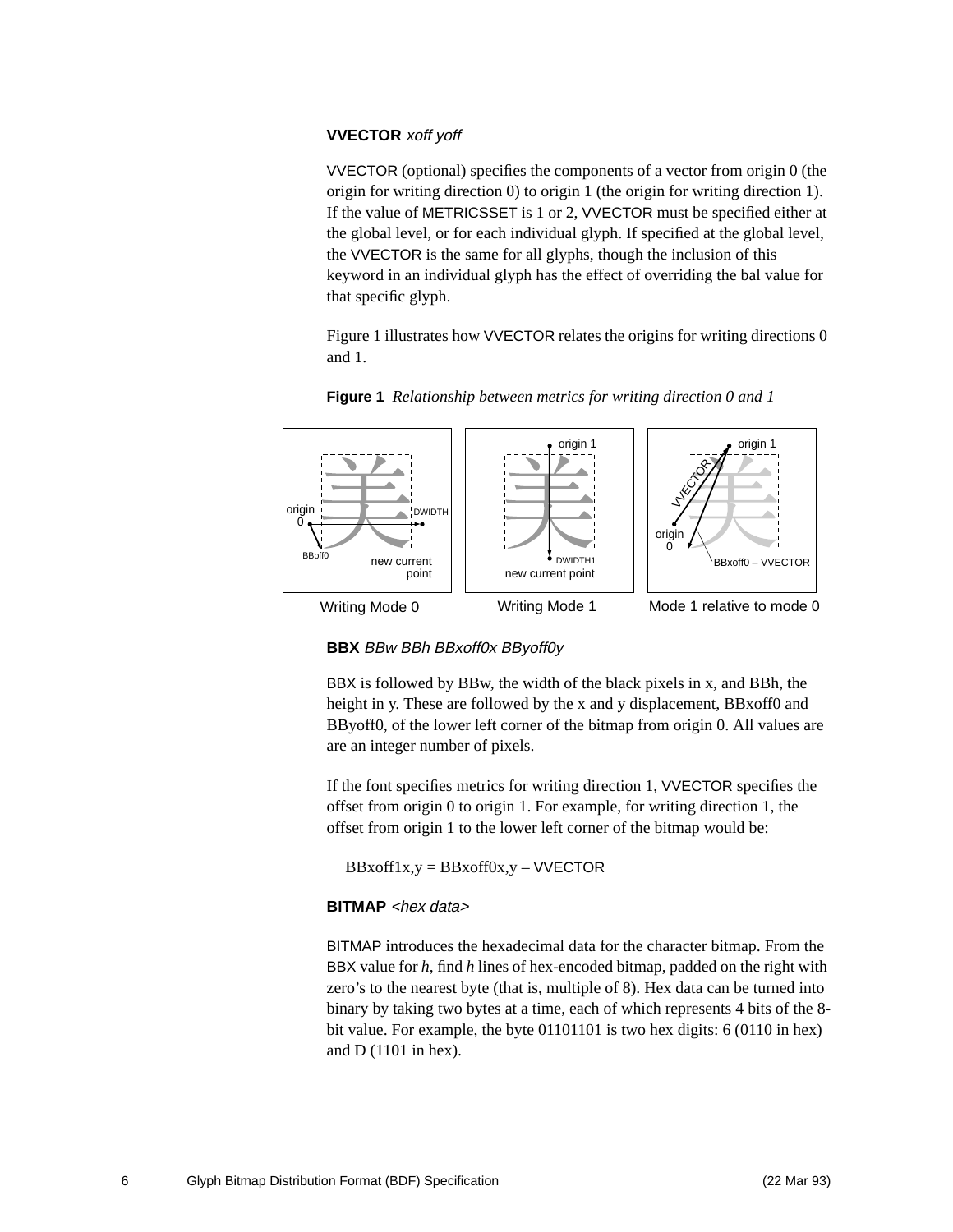#### **ENDCHAR**

ENDCHAR delimits the end of the glyph description.

#### **ENDFONT**

The entire file is terminated with the word ENDFONT. If this is encountered before all of the glyphs have been read, it is an error condition.

#### **4 Examples**

Figures 2 through 4, along with Example 1, illustrate the bitmap format and glyph metric information. Figures 2 and 3 show examples of individual glyphs, which are both included in the font shown in Example 1. Figure 4 shows a glyph defined for use in both writing direction 0 and 1.

**Figure 2** *Bitmap glyph and metrics for the glyph "j"*



In Figure 2, the bounding box is expressed differently than other PostScript language files such as the Adobe Font Metrics (AFM) file. The first two numbers following **BBX** are the width and height, the second two are the offsets in x and y.

The width from the origin (between the "+" indicators) is 8 pixels, which is how far the current point moves after rendering the character. It has nothing to do with the width of the bitmap.

The bounding box of the bitmap glyph can be used to predict how much data to read in the BITMAP section. The first two numbers give the width and height of the bitmap and correspond exactly to the amount of data supplied. The offset then allows positioning without repeating lots of white bits. (see the following *quoteright* glyph for an illustration of a glyph with all black pixels located a distance from the origin).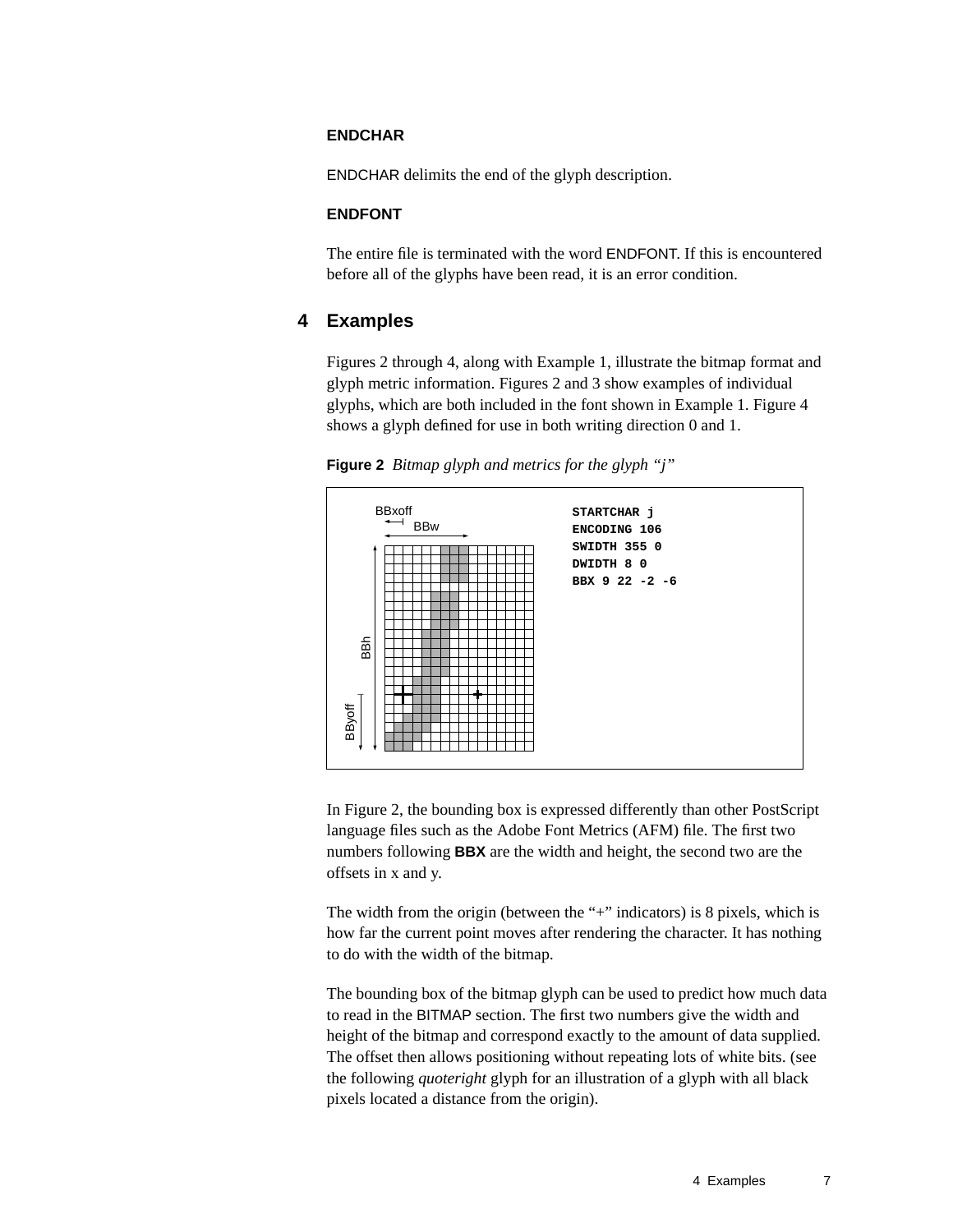



In Figure 4, the actual bitmap is much smaller, and the offset  $(2 \text{ in } x, 12 \text{ in } y)$ positions the glyph with respect to its origin. The bitmaps in both Figure 2 and 3 are from an italic font program. Notice that the glyph width of the *quoteright* leaves the origin to the left of the black bits after the glyph is drawn, as would be expected for an italic font.

The bitmap is started by the BITMAP keyword and finished with the ENDCHAR keyword; this is illustrated in Example 1, below). It is best to predict the amount of data needed (using the BBX information) and use the ENDCHAR as an error-checking method. If you have consumed what you think is the appropriate amount of data, the next thing in the file should be ENDCHAR. If not, either the parser is in error, the file is not complete, or it is incorrect.

The bitmap is represented as hexadecimal digits, where each row corresponds to one row of the glyph bitmap. The bits are padded out to the nearest byte boundary with 0s. The BBX bounding box information should be carefully consulted to determine how to extract the data.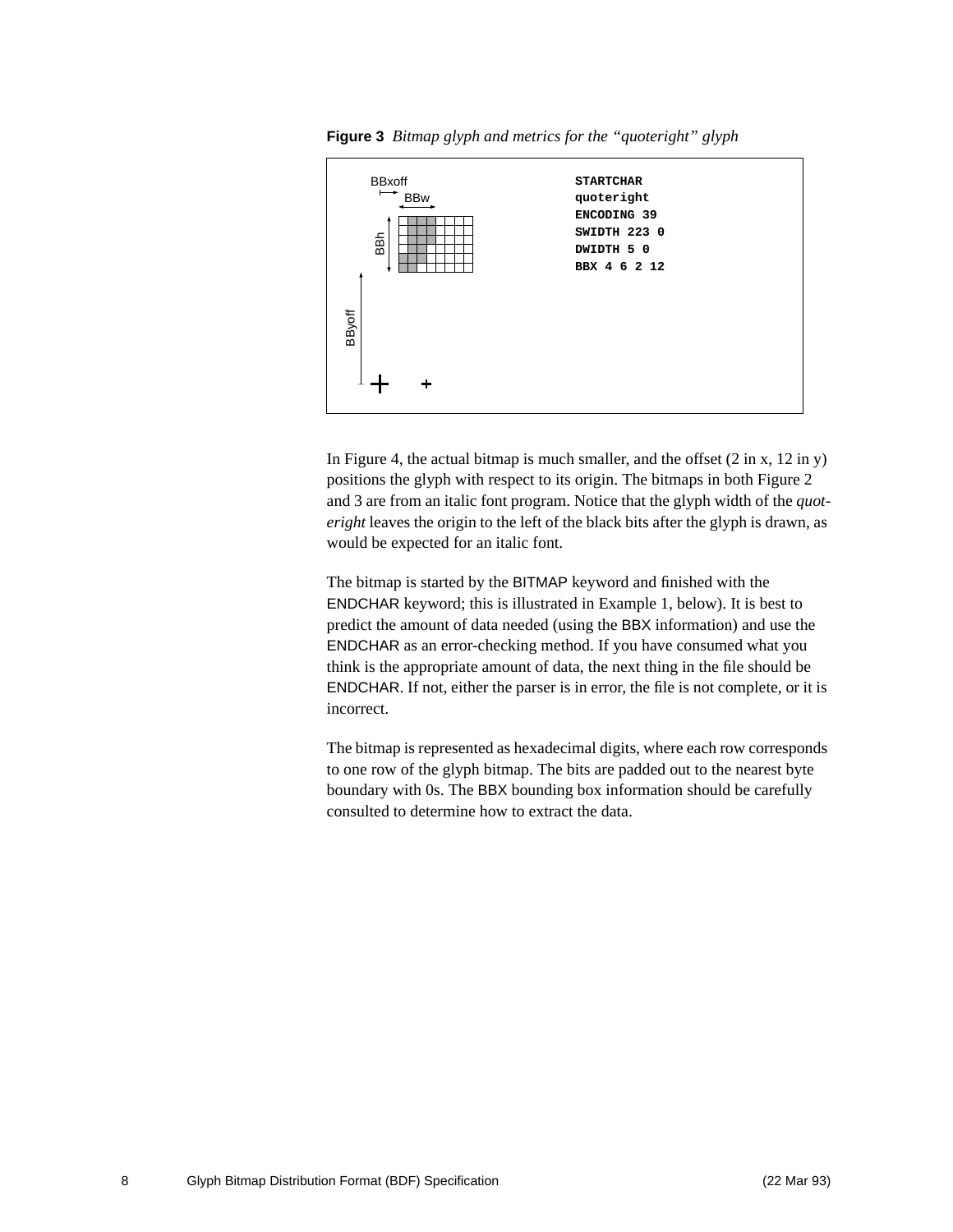

**Example 1:** *Sample BDF Font*

The following is an abbreviated example of a BDF bitmap file containing the specification of two glyphs (*j* and *quoteright* from Figures 2 and 3):

```
STARTFONT 2.1
COMMENT This is a sample font in 2.1 format.
FONT Helvetica-BoldOblique
SIZE 8 200 200
FONTBOUNDINGBOX 9 24 -2 -6
STARTPROPERTIES 2
MinSpace 4
Copyright "Copyright (c) 1987 Adobe Systems, Inc."
ENDPROPERTIES
CHARS 2
STARTCHAR j
ENCODING 106
SWIDTH 355 0
DWIDTH 8 0
BBX 9 22 -2 -6
BITMAP
0380
0380
0380
0380
0000
0700
0700
0700
0700
0E00
0E00
0E00
0E00
0E00
1C00
1C00
1C00
```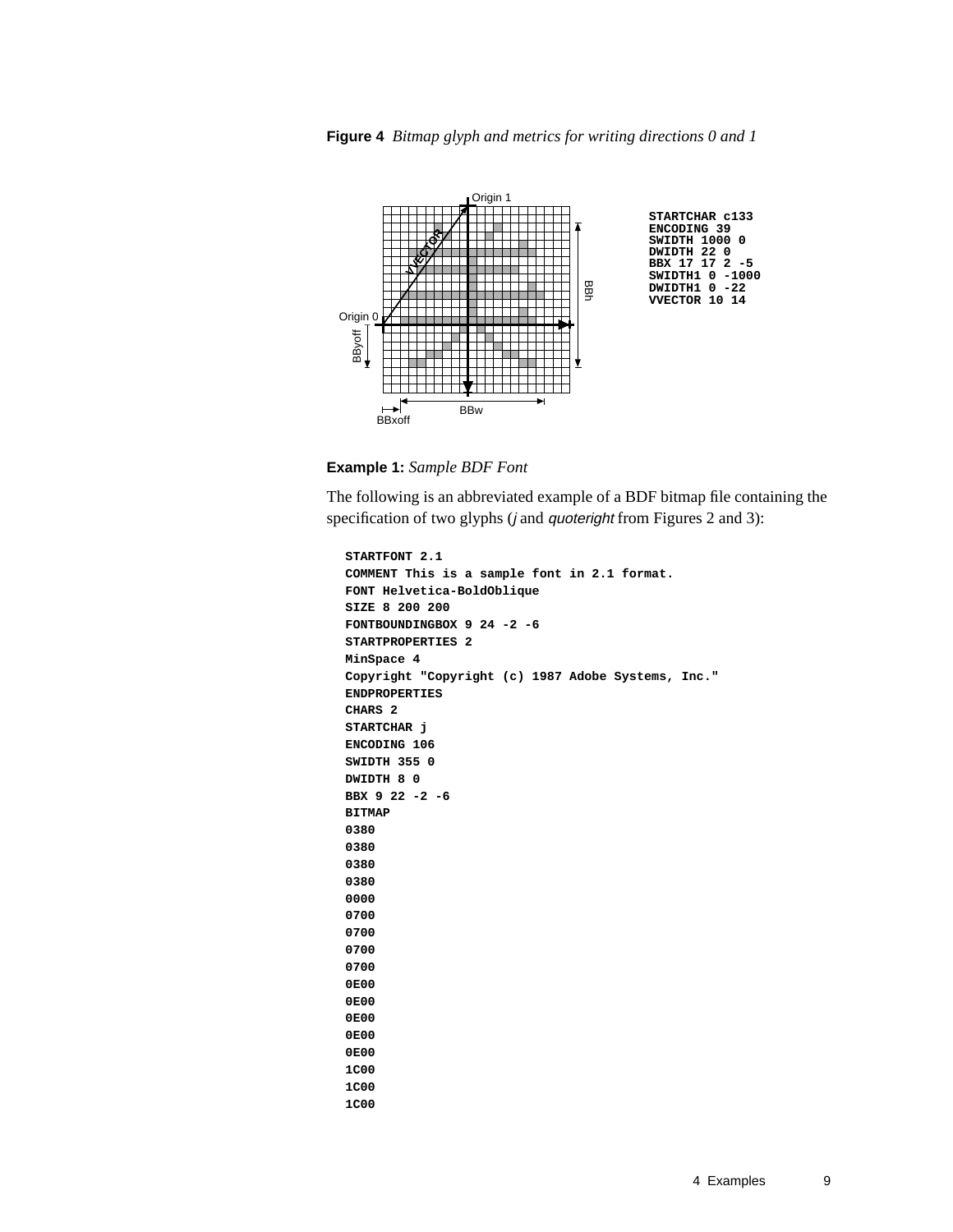**1C00 2C00 7800 F000 E000 ENDCHAR STARTCHAR quoteright ENCODING 39 SWIDTH 223 0 DWIDTH 5 0 BBX 4 6 2 12 BITMAP 70 70 60 E0 C0 ENDCHAR ENDFONT**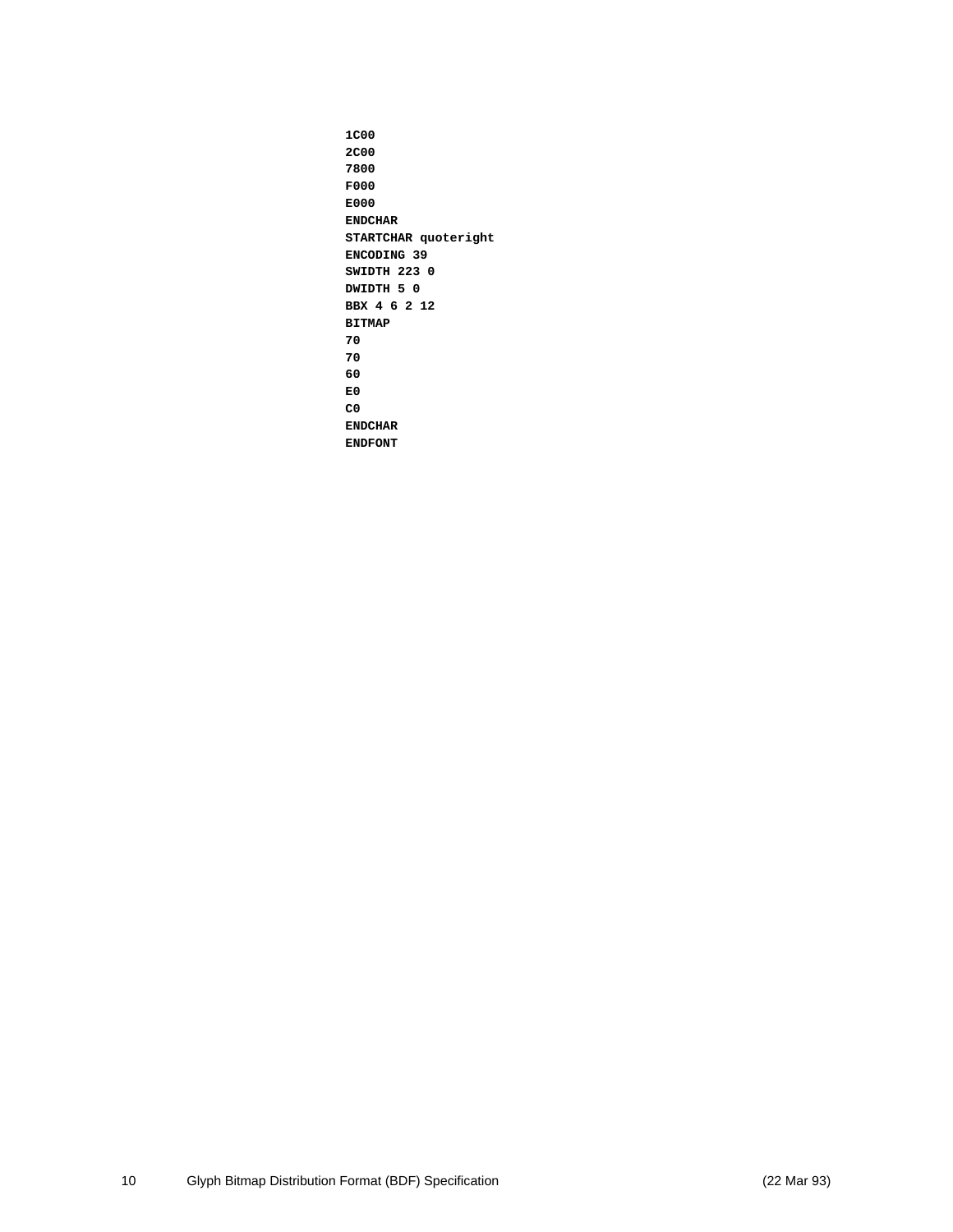# **Appendix: Changes Since Earlier Versions**

### **Changes since the January 16, 1989 version**

• Document was reformatted in the new document layout and minor editorial changes were made.

### **Changes since the March 31, 1992 version**

- The format was expanded to allow inclusion of metrics for the vertical writing direction, including new keywords METRICSSET, SWIDTH1, DWIDTH1, and VVECTOR.
- A new, global-level keyword CONTENTVERSION was added.
- The ability to specify metrics at a global level was added. If any of the metrics keywords occur before the first CHARS keyword, the values apply for all glyphs in the font. Global metric values can be overridden for individual glyphs by including the appropriate keyword and value at the individual glyph level.
- The restriction on string lengths (and hence line lengths) was lifted. Version 2.1 specified that the glyph name string following STARTCHAR was limited to 14 characters; version 2.2 allows the string length to be as long as the PostScript language string length of 65535 characters.